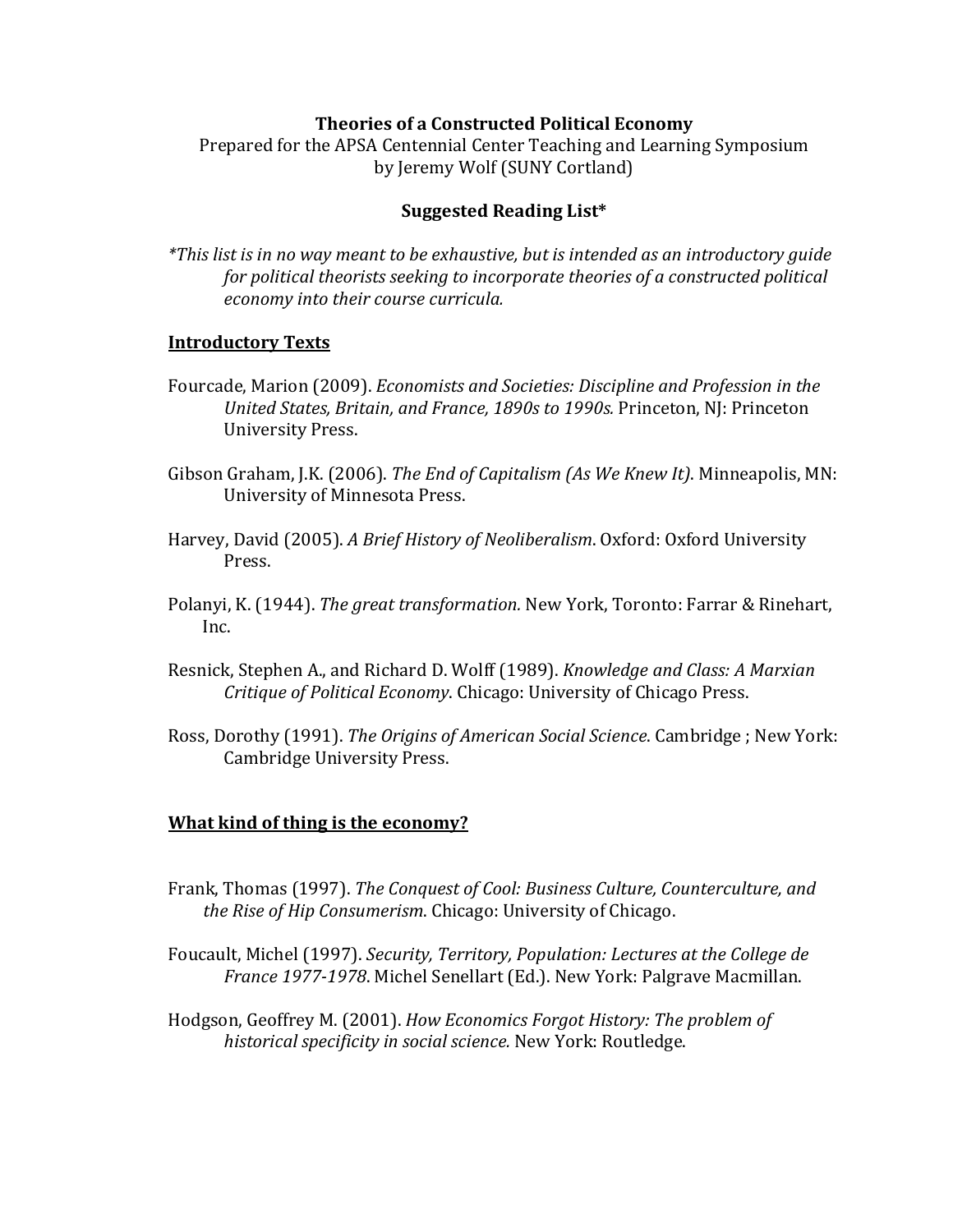- Kalyvas, A., & Katznelson, I. (2001). The rhetoric of the market: Adam Smith on recognition, speech, and exchange. The Review of politics, 63(3), 549-579. doi:10.1017/S0034670500030953
- Levi-Faur, David (1997). Friedrich List and the Political Economy of the Nation-State. In *Review of International Political Economy* 4.1.
- Mitchell, Timothy (1998). Fixing the Economy. In *Cultural Studies* v12.n1.
- Mitchell, T. (2005). Economists and the Economy in the Twentieth Century. In G. Steinmetz (ed.) (2005) The Politics of Method in the Human Sciences: Positivism and its *Epistemological Others* (126-141). Durham: Duke University Press.
- Mitchell, Timothy (2014). Economentality: How the Future Entered Government. In *Critical Inquiry* v40 n4: 479-507.

## **How does/might the economy change?**

- Fridman, D. (2010). A new mentality for a new economy: Performing the homo economicus in Argentina (1976-83). *Economy and Society, 39(2)*, 271-302.
- Gammon, E. (2010). Nature as adversary: The rise of modern economic conceptions of nature. *Economy and Society*, 39(2), 218-246.
- Gowdy, John, and Jon D. Erickson (2005). The approach of ecological economics. In *Cambridge Journal of Economics* 29.
- Katz, Robert A. and Antony Page (2010). The Role of Social Enterprise. In *Vermont Law Review* 35 Vt. L. Rev. 59.
- Koselleck, Reinhart (2002). *The Practice of Conceptual History: Timing History, Spacing Concepts.* Stanford, CA: Stanford University Press.
- Mitchell, T. (2009). Carbon democracy. *Economy and Society 38(3)*, 399-432.
- Liebowitz, Stan J. (2006). File Sharing: Creative Destruction or Just Plain Destruction? In *Journal of Law and Economics* v49 n1.
- Pollin, Robert (2008). Economic Prospects: Green Investments and the Path to Prosperity. In *New Labor Forum* 17(3): 97-101.